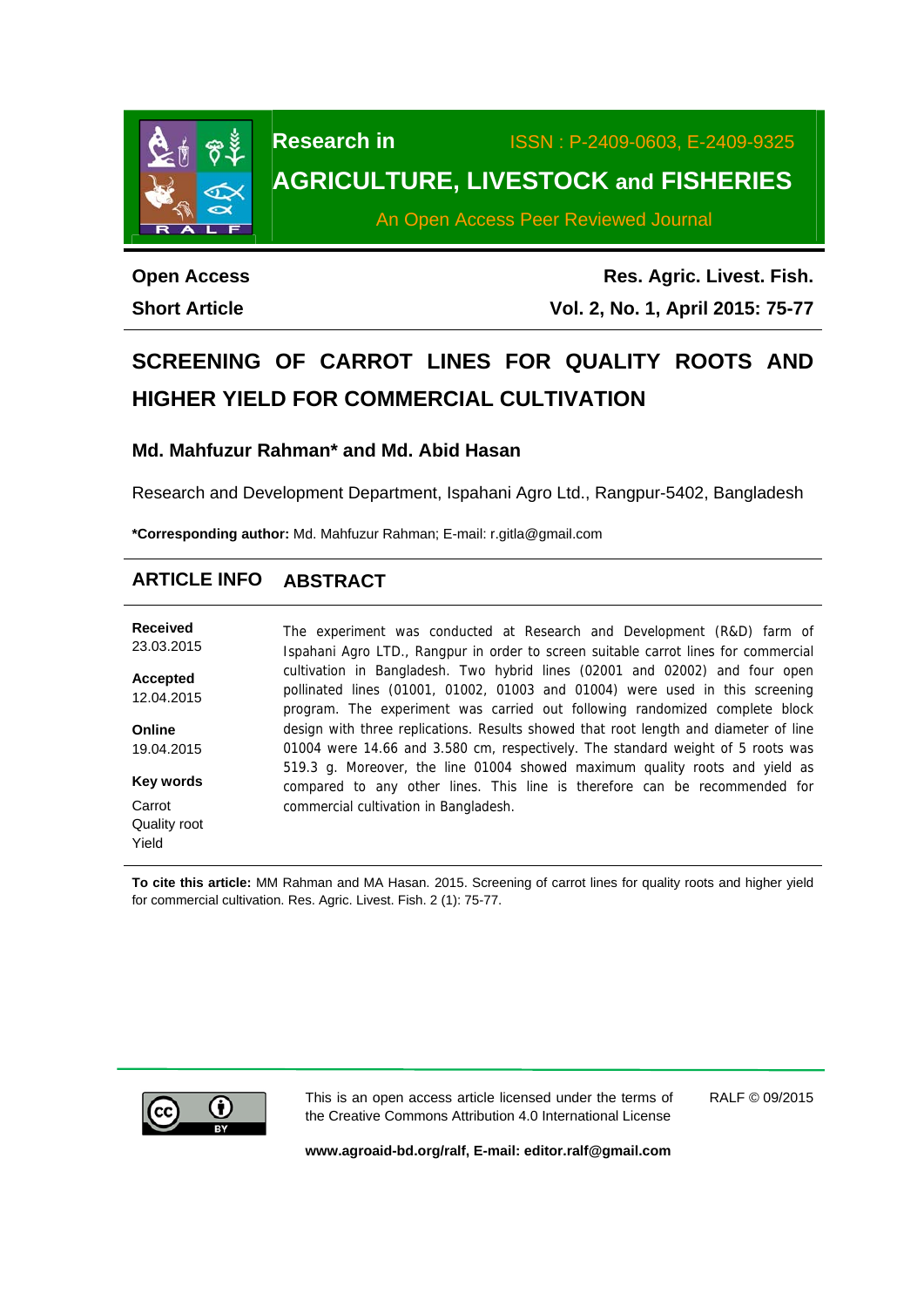#### **INTRUDUCTION**

 Carrot (*Daucus carota* var. *sativus*) is a member of the Apiaceae family (Peirce, 1987). It is probably originated in Asia around northwest India. Cultivation of roots for consumption has been started from 600 A.D. in Afghanistan (Kelley et al., 2012). Now a days, carrot production spreads worldwide due to its nutritive value (Yawalker, 1985). The cylindrical yellow colored carrots get priority in Bangladesh due to its attractiveness among the four basic types. All the commercially grown carrot varieties in Bangladesh are generally of the importer type. Numerous commercial varieties exist and imported by different seed companies. Although yield is an important criterion to the farmer for selecting variety for production, it should not be the only selection criteria (Kelley et al., 2012). Therefore, the study has undertaken in order to evaluate yield and yield contributing characters of some selected carrot lines in Bangladesh condition as well as study the suitability of these lines for commercial cultivation in Bangladesh.

#### **MATERIALS AND METHODS**

 The experiment was carried out at Research and Development (R&D) farm of Ispahani Agro LTD., Rangpur during 04 November, 2013 to 20 February, 2014. Two hybrid lines (02001 and 02002) and four open pollinated lines (01001, 01002, 01003 and 01004) were used as experimental material. The unit plot size was 1m×5.6m. The selected land was well drained, medium high and the soil was loamy textured. The experiment was laid out in randomized complete block design with three replications. The experimental plot was prepared by good tilth and fertilized with recommended doses of manures and fertilizers. The intercultural operations were done as similar to farmers practice.

 Data were recorded on quality contributing characteristics from five randomly selected plants, yield and yield contributing characters from total harvest scenario and were analyzed statistically by MSTATc Version 1.2. The difference between the treatments was adjudging by least significance difference test.

#### **RESULTS AND DISCUSSION**

 Root weight (Northolt et al., 2004), root length and root diameter is considered as the root quality contributing characters. Root length was found highest (14.66 cm) in 01004 which show significantly higher than any other varieties. On the other hand, root diameter was highest in line 02001 (3.593 cm) which is statistically similar with lines 01001 (3.60 cm) and 01004 (3.58 cm) (Table 1). Line 01004 again showed maximum weight of 5 standard roots with significant difference from any other lines. From the quality contributing characters, line 01004 contains good root quality than any other OP and hybrid variety.

| Acc. code             | Root length<br>(cm) | <b>Root diameter</b><br>(cm) | Weight of 5<br>standard root(q) | No. of roots/<br>plot | Yield/Ac.<br>(tons) |
|-----------------------|---------------------|------------------------------|---------------------------------|-----------------------|---------------------|
| 02001                 | 12.17               | 3.593                        | 479.7                           | 149                   | 7.893               |
| 02002                 | 13.30               | 3.360                        | 468.3                           | 150                   | 8.000               |
| 01001                 | 12.20               | 3.600                        | 481.0                           | 149                   | 7.613               |
| 01002                 | 12.30               | 3.180                        | 443.0                           | 137                   | 6.823               |
| 01003                 | 12.00               | 3.200                        | 409.7                           | 159                   | 7.753               |
| 01004                 | 14.66               | 3.580                        | 519.3                           | 155                   | 7.777               |
| LSD <sub>(0.05)</sub> | 0.2179              | 0.1488                       | 44.70                           | 29                    | 1.890               |
| Level of              | $^\star$            | $\star$                      | <b>NS</b>                       | <b>NS</b>             | $\ast$              |
| significance          |                     |                              |                                 |                       |                     |

**Table 1.** Quality and yield contributing characters of different carrot lines

indicates significant at 5% level of significance,  $^{NS}$  indicates non-significant at 5% level of significance Number of roots/bed in each line had no difference statistically and also in yield/Ac (Table 1).